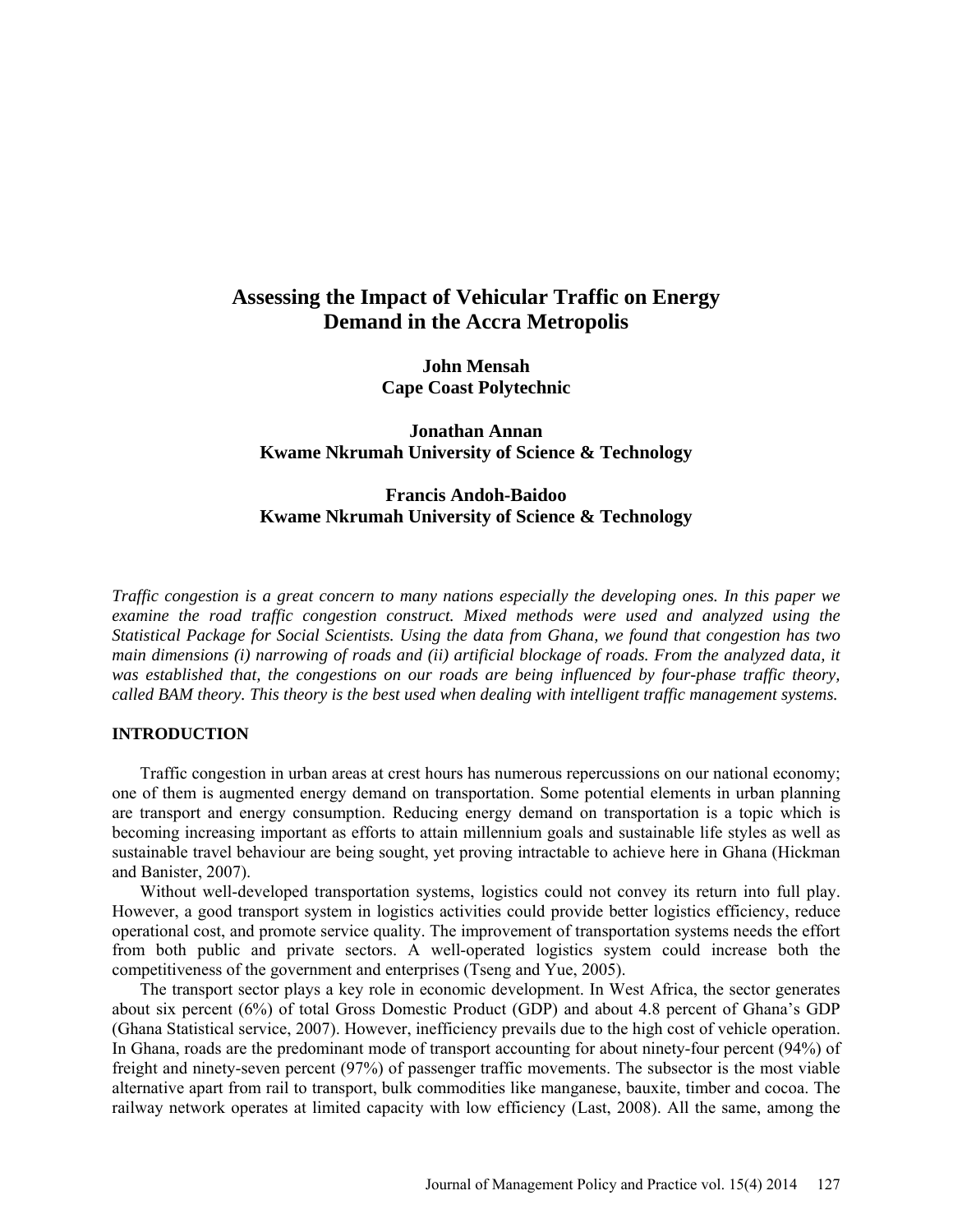benefits that trains are expected to deliver to cities are capacity expansion of the current congested transportation infrastructure; reducing the geographical isolation of the towns within region; improving cohesion and quality of life in the city by stimulating the Ghanaian economy; and reducing the external costs of transportation in the region. Road transport presently represents sixteen percent (16%) of worldwide energy demand and forty-six percent (46%) of worldwide demand for petroleum products. Traffic information is incontestably important to all and sundry particularly for businesses in Ghana. With precise and current traffic information, a better traveling arrangement can be prepared which will translates to reduction in time and energy consumption (Poolsawat et.., al., 2009). The underlying issue for conducting this research was to find out how to minimize traffic and its adverse, yet fulfilling the demand for accessibility in support of the efficient distribution of goods and services in Ghana. This is to enhance economic and social goals. Thus the study aimed at assessing the impact of efficient logistics on urban transport energy demand. The rest of the paper is organized as follows: The next section present relevant review literature, following, we present our research methods and then continue with the presentation of the results and discussion. Finally we conclude the paper highlighting the findings, implications and potential recommendations.

# **LITERATURE REVIEW**

Traffic congestion is a condition on road networks that occurs as use increases, and is characterized by slower speeds, longer trip times, and increased vehicular [queuing.](http://en.wikipedia.org/wiki/Queueing_theory) The most common example is the physical use of roads by vehicles. When traffic demand is great enough, that the interaction between vehicles slows the speed of the traffic stream, this results in some congestion. As demand approaches the capacity of a road (or of the intersections along the road, extreme traffic congestion sets in (Downie, 2008). Palma and Lindsey, (2011) found that, Traffic congestion is common in large cities and on major highways and it imposes a significant burden in lost time, uncertainty, and aggravation for passenger and freight transportation cost which is esteemed at around half the wage rate (Small, 1992).

Traffic congestion occurs when a volume of traffic or [modal split](http://en.wikipedia.org/wiki/Mode_choice) generates demand for space greater than the available road capacity. There are a number of specific circumstances which cause or aggravate congestion; most of them reduce the capacity of a road at a given point or over a certain length, or increase the number of vehicles required for a given volume of people or goods.

According to Baskar, (2009), owing to the ever-increasing traffic demand, modern societies with well-planned road management systems, and sufficient infrastructures for transportation still face the problem of traffic congestion. This results in loss of travel time, and huge societal and economic costs. Constructing new roads could be one of the solutions for handling the traffic congestion problem, but it is often less feasible because of political and environmental concerns.

According to Baskar (2009), Traffic congestion in highway networks is one of the main issues to be addressed by today's traffic management schemes. Automation combined with the increasing market penetration of on-line communication, navigation and advanced driver assistance systems will ultimately result in intelligent vehicle highway systems (IVHS). Due to this, an extension to the current traffic control approaches, advanced technologies in the field of communication, control and information systems have been combined with the existing transportation infrastructure and equipment.

D'Este (2000) concedes the importance of integrating congestion into the modeling of freight movements in urban areas, particularly as that is where congestion delays are concentrated. Taniguchi et al (1999), industrial a representation for determining the optimal size and position of these public logistics terminals which incorporates a "travel time performance function ordinar y urban roads and expressways.

According to Baskar et al., (2009), congestion management and control methods are used to control the traffic flows and to prevent or reduce traffic jams, or more generally to improve the performance of the traffic system. Potential performance measures in this circumstance are throughput, travel times, safety, fuel consumption, emissions, reliability etc. Currently implemented traffic management approaches primarily make use of roadside based traffic control measures (such as ramp metering, traffic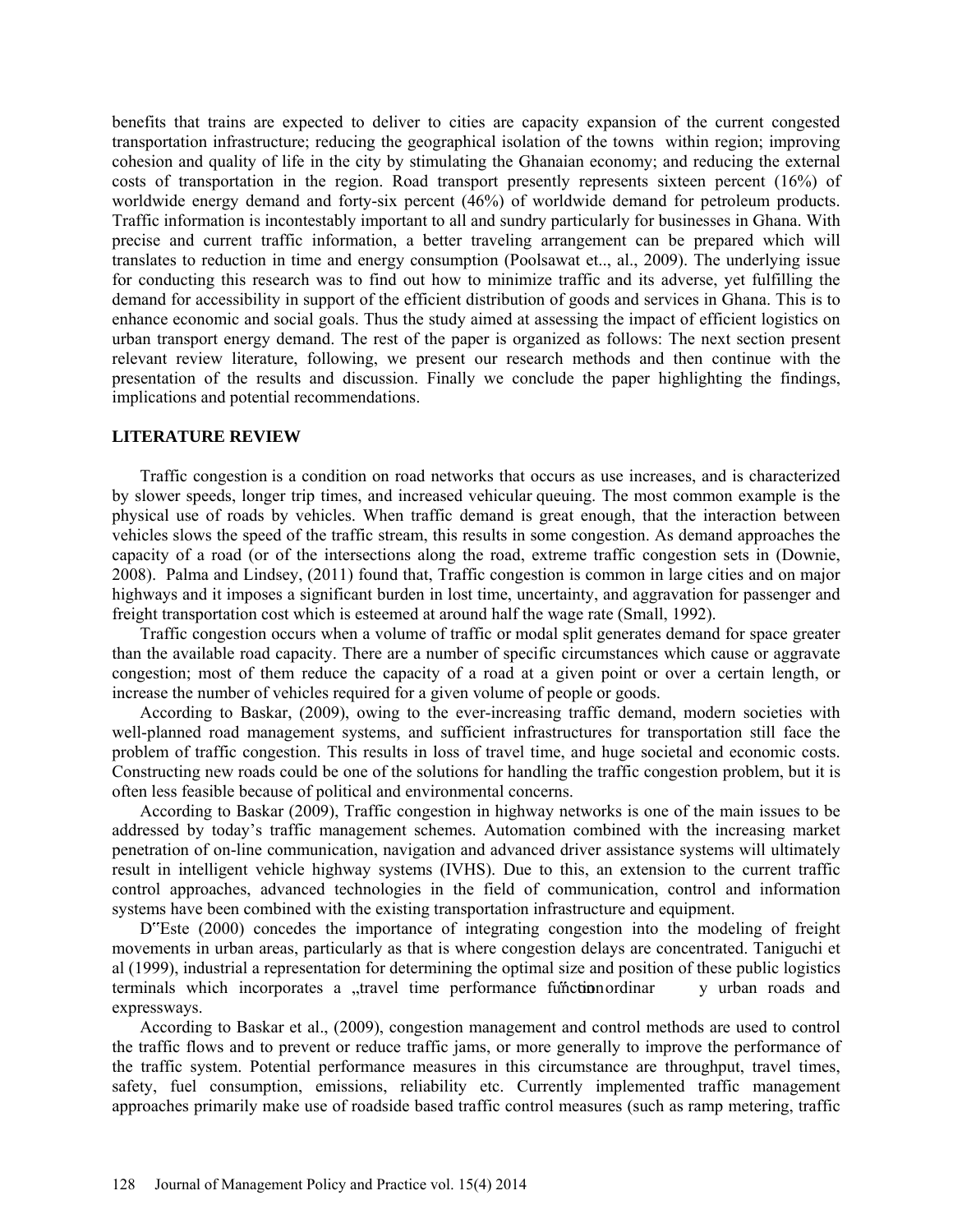signals, dynamic route information panels and dynamic speed limits) and infrastructure-based equipment (including sensors and traffic control centres).

Transport in Ghana is consummate by road, rail, air and water. Ghana's transportation and communications networks are centered in the southern regions, especially the areas in which gold, cocoa, and timber are produced. The northern and central areas are connected through a major road system; some areas, however, remain relatively isolated (Wikipedia 2007). Earlier research by Tiwari (2002) found that, travel distinctiveness of big cities in high-income countries vary from those in low- and middle-income countries in the use of mass rapid transit and commuter rail systems. According to Tiwari et al., (2007) there are two kinds of traffic - homogeneous and non-homogeneous. Homogeneous traffic has stern lane control and has traffic entity types whose physical dimensions do not vary much.

According to APEC (2006), Japan prediction shows that, by 2030, oil is likely to continue to be the major energy source for the transport sector Whiles by that same duration road transport is projected to account for about eighty percent (80) of total transport energy demand. APEC's net oil import dependence will jump from the current 36 percent to 52 percent by 2030. Over the outlook period, energy demand in the transport sector is projected to grow at an annual rate of 0.4 percent per year, compared with the previous two decades at 2.5 percent per year. Energy demand for road transport is projected to increase by an annual rate of 0.2 percent, maintaining the largest share at around 78 percent of the total transport energy demand. Gasoline for passenger vehicles is expected to increase by 0.5 percent per year, compared with that of 2.6 percent in the previous two decades.

# **METHODOLOGY**

The population of the study included all drivers in Accra Metropolitan Area as well as officials of Urban Roads, National Petroleum Authority, Driver Vehicle License Authority and Ghana Statistical Service. A convenience sample 500 personnel were interviewed out 1,658,937 being the population the metropolis. Both primary and secondary data were used in this study. A combination of various data collection techniques were utilized in this study including interviews, observation, documentary analysis and questionnaire administration. To gain a deeper understanding of the system, semi-structured interviews were used for the drivers. In other words, a series of questions were asked to cover specific interested areas without necessary following the pre-set questionnaire. Given the nature of the issues that were being investigated, a combination of quantitative and qualitative methods was used in the analysis of the study; with the qualitative tools being used more extensively. Data collected were analyzed using Microsoft Excel 2007 and Statistical Package for Social Scientist (SPSS).

### **RESULTS, PRESENTATION, ANALYSIS AND DISCUSSION**

### **Causes of Road Traffic Congestion in Accra Metropolis**

Form the data gathered it was found that congestion in Accra Metropolis are as a results of eight routes causes which is best grouped into four categories called ''BAM FACTORS'' of road congestion.

### **BAM FACTOR 1- Horizontal Causes of Congestions**

**Poor road network;** Transportation engineers have long studied and addressed the physical capacity of roadways—the maximum amount of traffic capable of being handled by a given highway section. Capacity is determined by a number of factors: the number and width of lanes and shoulders of roads; merge areas at interchanges; and roadway alignment (grades and curves). These things are completely absent on the five highways understudied.

**Road checkpoints**; The several road checkpoints erected by Police officers also contribute to serious traffic congestions and further restrict the flow of the traffic on our roads.

**Pedestrian obstruction**; The missing crosswalks sometimes forces pedestrians to cross the roads at many different parts which eventually leads to congestions in different parts of the same road.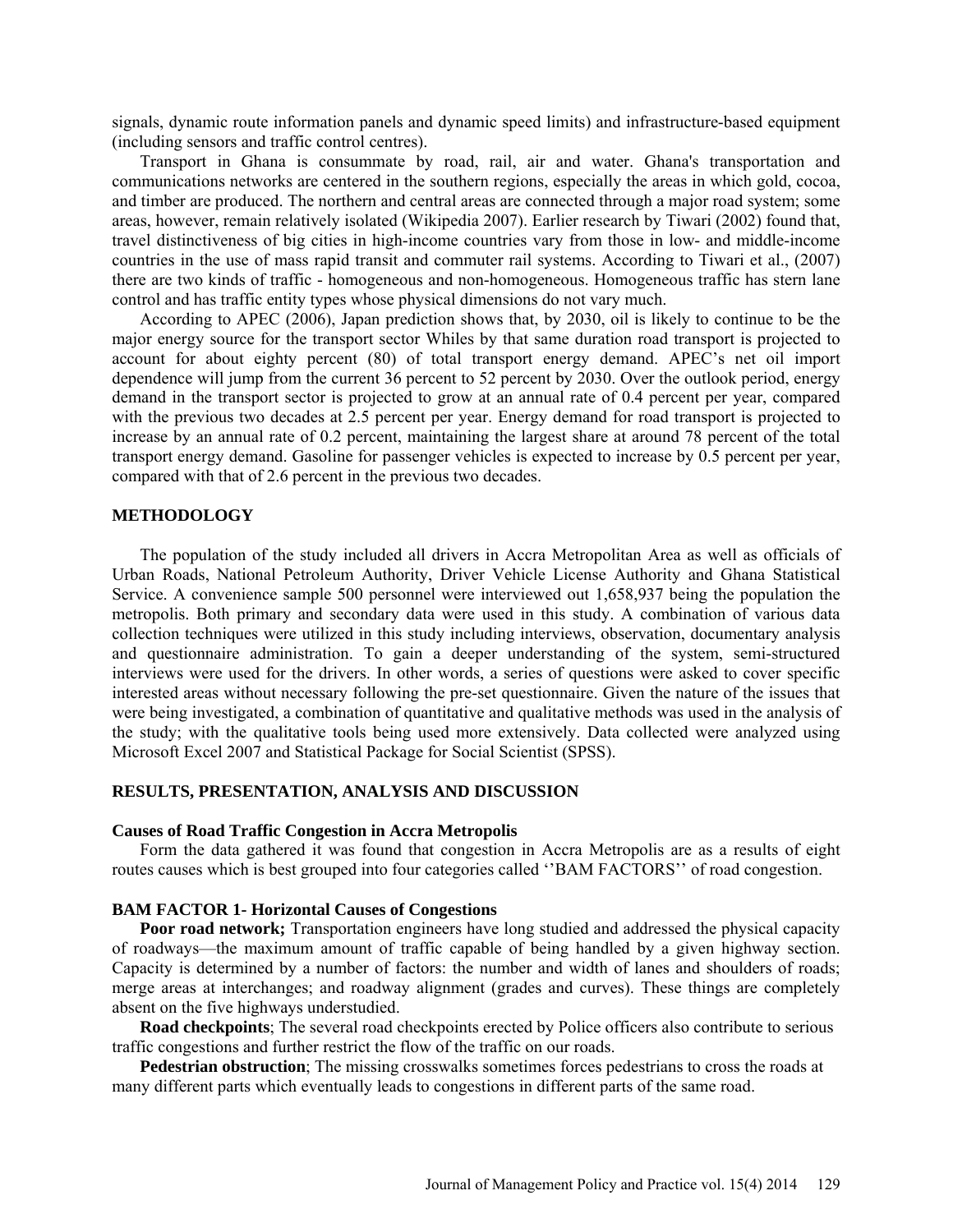### **BAM FACTOR 2- Vertical Causes of Road Congestion**

**(i) Trading obstruction**; are events that disrupt the normal flow of traffic, usually by physical impedance in the travel lanes. In addition to blocking travel lanes physically, events that occur on the shoulder or roadside can also influence traffic flow by distracting drivers, leading to changes in driver behavior and ultimately degrading the quality of traffic flow.

**(ii) Narrow traffic lanes**; Construction of roads with narrow lanes several years ago is now causing serious congestions in Ghana. With the width of most of our roads in Ghana, many of the modern heavy vehicles has a wider width reducing the lane widths on our roads. This can sometimes makes it impossible for some of the vehicles to overtake each other's and this tend to slow down the speed of vehicles on the roads especially in central Business Areas, Malam Road, Ofanko Road and the Sprintex road. On urban roads, where speeds are limited to 50kph, this can sometimes be slow down the speed of the vehicles to 5kph or lesser than that.

**(iii) Reserved Parking lots**; It was observed from most of these arterial roads that the various shops, offices and churches along it had either no or inadequate parking spaces. As a results of this, a lot their customers tend to park their cars along the shoulders of the road. Lack of pullouts, or designated stopping points for jitneys results in numerous interruptions to flow of the vehicles, even within non-conflicting streams of traffic which seriously contribute to the road congestion.

### **BAM FACTOR 3- Traffic Control Devices**

Traffic control congestion; Intermittent disruption of traffic flow by control devices such as railroad grade crossings and poorly timed signals also contribute to congestion and travel time variability.

### **BAM FACTOR 4- Loading**

Picking of Passengers along the road; In Accra most of the taxi and commercial minibuses (trotro) do not have permanent terminals and routes. They move around picking passengers along the routes. Landmarks may serve as route names or route termini. These taxis and trotro can also be boarded anywhere along the routes which is obviously causes road traffic congestion in the city.

### **URBAN TRANSPORT STRUCTURE**

It is interesting to note from the data gathered that the cars (which consist of Private Motor Vehicles (PMV) and Commercial Motor Vehicles with their Consumption Capacities (CC) up to 2000 constitute about 95 percent on our roads whereas the buses and coaches which are able to pick an average of six times the number of passengers for the cars constitute only 4 percent (see Figure 1and Table 1) contributing to the traffic congestion on our roads which also resulting in high energy (fuel) demand and the delay in distribution of goods and services. Urban congestion is set to get worse under current trends of increases in these categories of cars for growth in traffic.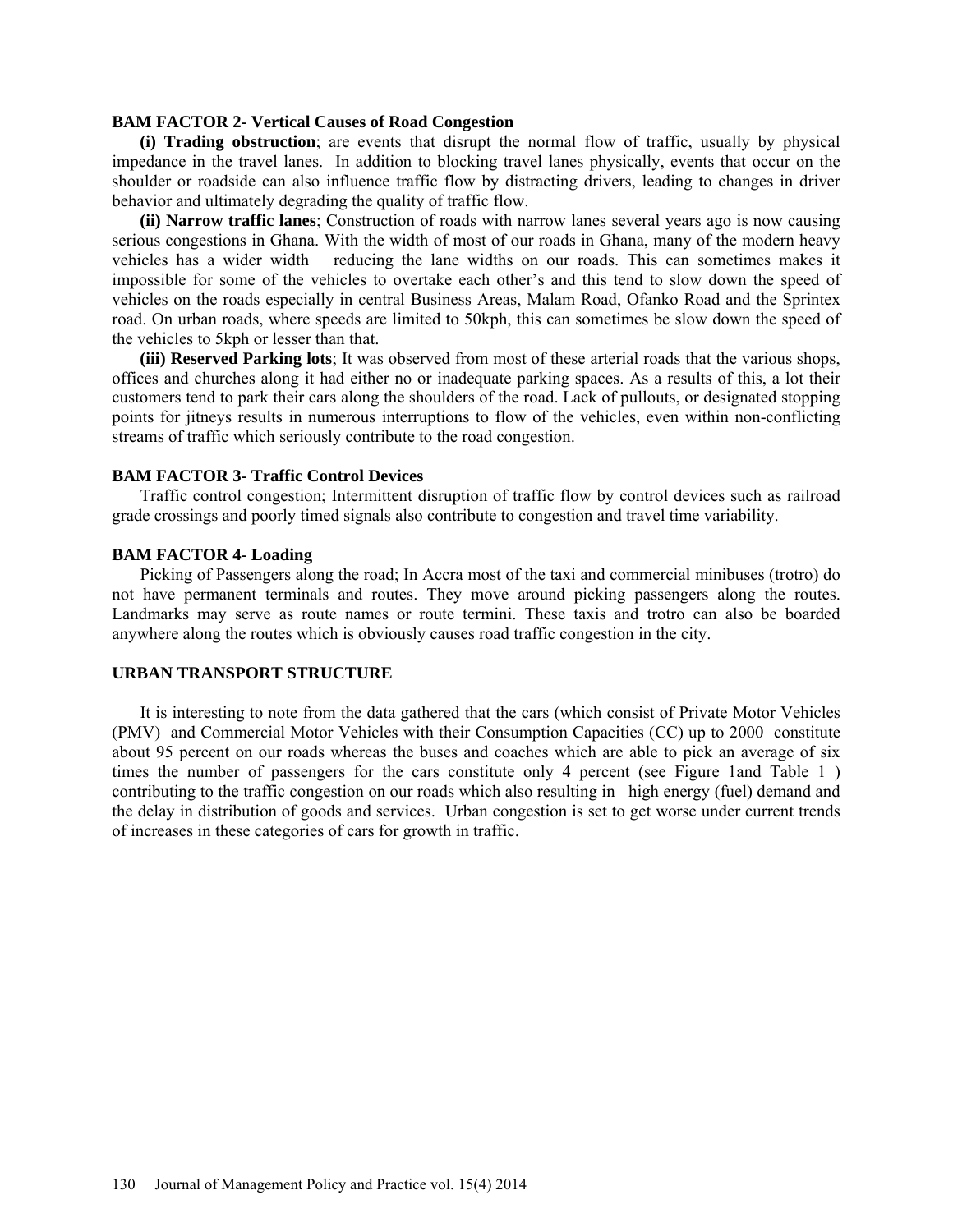# **FIGURE 1 URBAN TRANSPORTATION STRUCTURE**



Source: Field Survey, 2009

From Figure 1 and Table 1 (See Appendix), public transport buses and train services have declined in the face of increasing ownership to the use of personal cars, reducing the mobility of disadvantaged groups and the use of more fuel by these cars. The reasons accounting for this, is that, large municipal buses have been unable to compete effectively for trips to the Central Business Area (CBA) of Accra due to high levels of delay and inability to maintain any semblance of a regular schedule. Thus the traffic flow comprises of multitudes of "mini buses" type of public transportation vehicles intermingled with private saloon cars, trucks and taxis.

### **USAGE OF ROAD INFRASTRUCTURE**

There are about 775 km of paved roads and 658.37 km unpaved roads (Table 2) and 75 km of the paved roads are the main arterial whilst the rest are minor arterial, collectors and local roads. These have been estimated to be 300 – 400kms.

|         | Paved Roads |      | Unpaved Roads |               | Total      |
|---------|-------------|------|---------------|---------------|------------|
|         |             | $\%$ |               | $\frac{0}{0}$ |            |
| Accra   | 775 km      | 54   | 658.37 km     | 46            | 1433.37 km |
| Country | 1935.10 km  | 47.6 | 2128.85 km    | 52.4          | 4062 km    |

**TABLE 2 LENGTHS AND NATURE OF ROAD SURFACE**

Source: Department of Urban Road, 2002

According to classification of Department of Urban Road forty- five percent (45%) of Accra roads are in poor condition. This figure is higher than the national average of forty- three percent (43%). The primary road network in Accra radiates out from the Kwame Nkrumah Circle to Accra Central, Ofanko barrier, Medina, Spintex road, Malam Junction Road corridors. It is estimated that about eighty percent (80%) of vehicular traffic in Accra Metropolis has these road corridors as their destination. Peak hours Traffic is when the road network is heavily loaded and in the mornings it was found to range between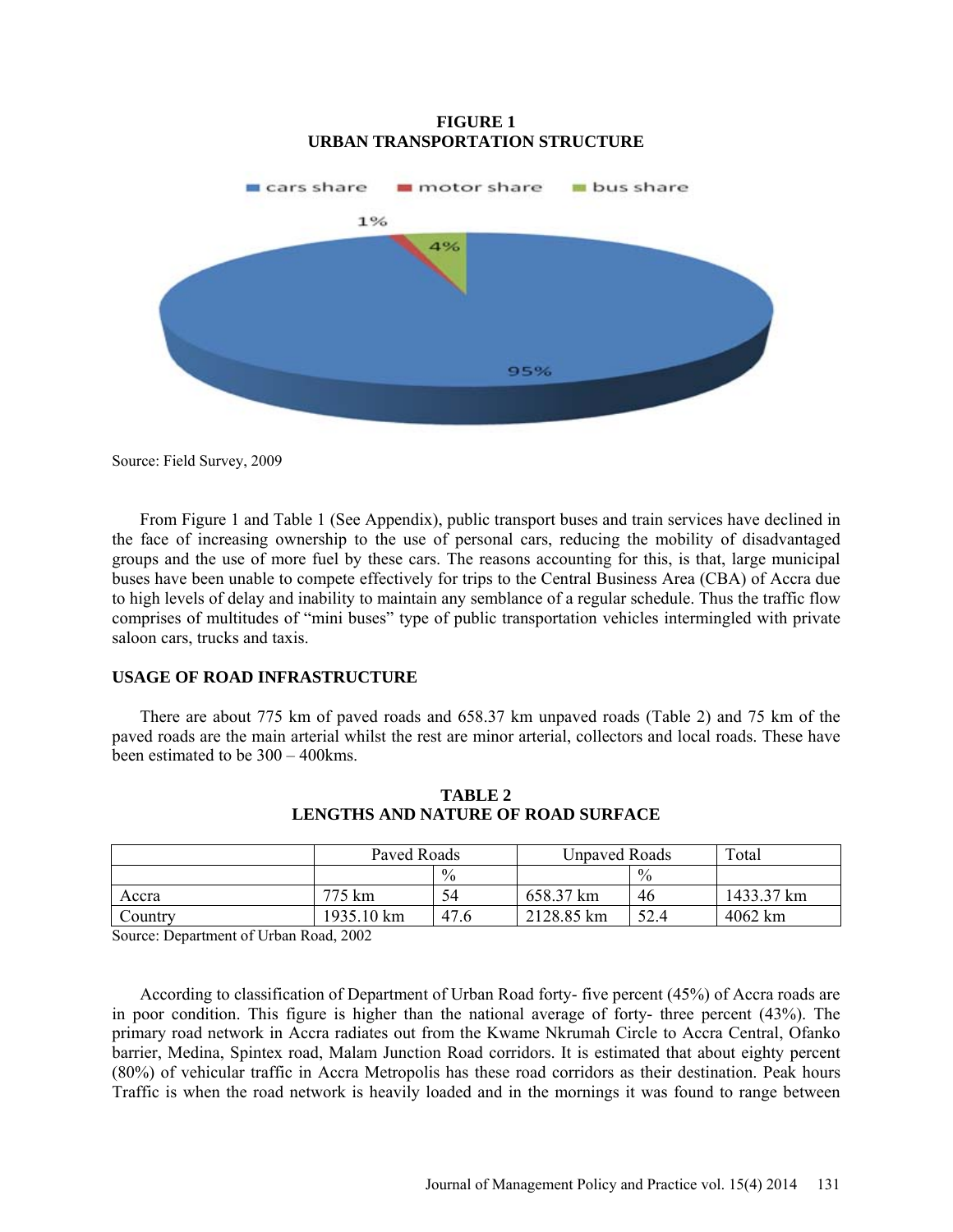6:30 – 10:00 GMT. This is the most loaded morning period of traffic in the Accra Metropolis. Evening Peak Hour (EPH) traffic matrix in Accra metropolis was also found out to be ranging between 16:00 and 20:00 GMT and which is slightly longer than the morning period traffic.



# **FIGURE 2 ROAD OCCUPANCY OF VEHICLES**

Source: Field Survey, 2009

Considering the usage of roads, figure 2 show the eleven year (1997-2007) period ratio of "the number of motor vehicles over total length of roads" in Accra Metropolis. For the (x-axis) – Numbers (1- 11) in Figure 3, represent the years 1997-2007 whiles the vertical axis depicts the length of road, with most of these traffic occurring between, 2000-2007. The numbers of vehicles within that period (2000- 2007) were much higher than 180 unit/Km, which were been taken as the highest limitation of the above ratio and this confirms that there are severe traffic congestion on the five arterial principal roads under study in Accra Metropolis. This is due to the growth of motor vehicles which were not controlled in Accra Metropolis and for that matter Ghana as a whole by the Driving and Vehicle Licensing Authority (DVLA) and this account for the congestion on our roads in Ghana.

Though each day there are more vehicles which are not driven on our roads in the Metropolis, the load on roads in the city is still very high as shown by the figure 2. Something has to be done to check this increasing passenger car per kilometer trend otherwise severe traffic congestion is going to occurred on our roads and this will be resulting in high fuel consumption, which is not due to an expansion of our economy but inefficiency in our logistics system.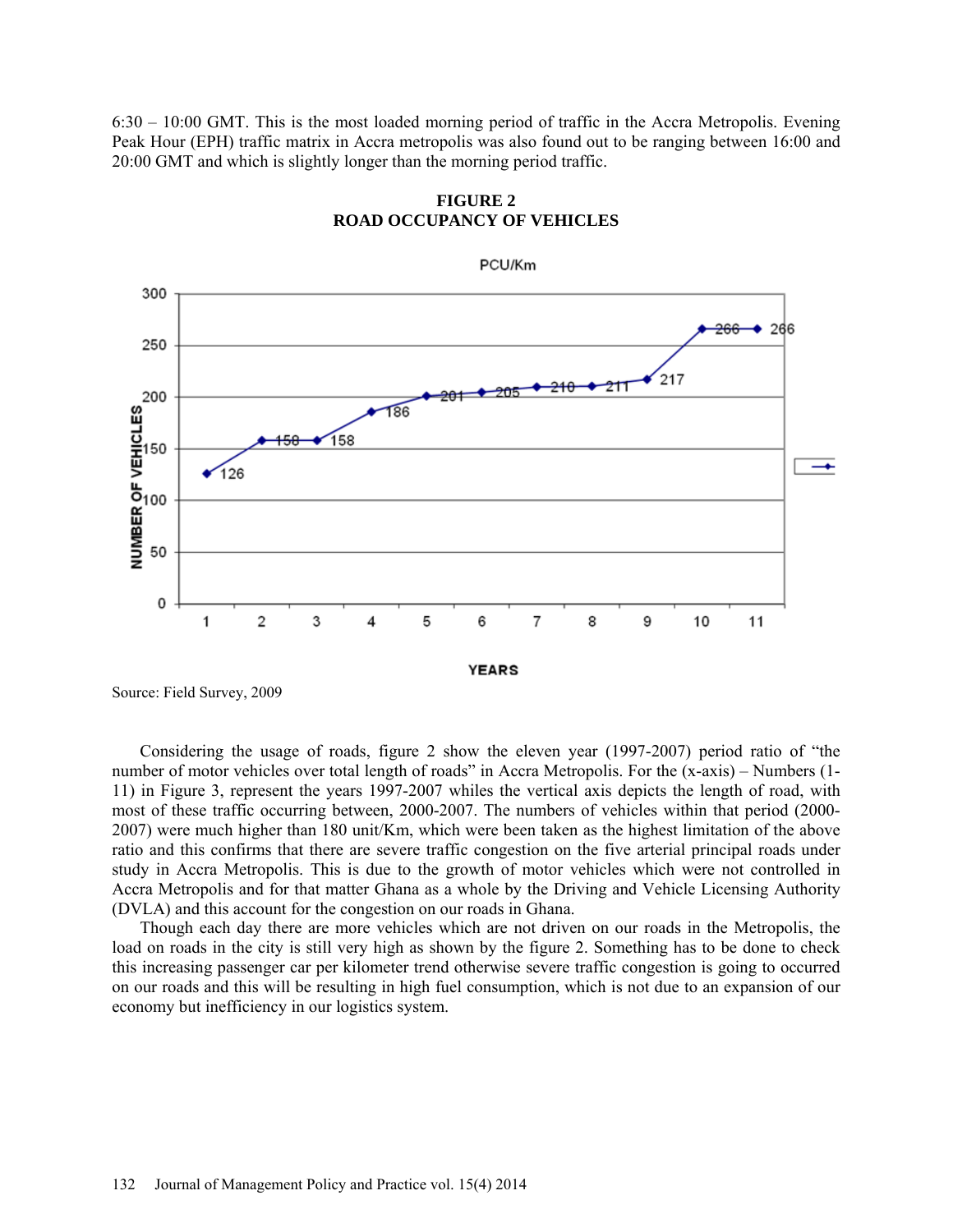### **URBAN TRANSPORT SERVICE LEVEL**

| <b>ROADS</b>           | DISTANCE FROM  | <b>AVERAGE</b>     | <b>AVERAGE</b>     | <b>CONGESTION</b> |
|------------------------|----------------|--------------------|--------------------|-------------------|
|                        | <b>NKRUMAH</b> | <b>TRAVEL TIME</b> | <b>TRAVEL TIME</b> | <b>COST</b>       |
|                        | CIRCLE (KM)    | <b>WITHOUT</b>     | <b>WITH</b>        |                   |
|                        |                | <b>TRAFFIC</b>     | <b>TRAFFIC</b>     |                   |
|                        |                | (MINUTES)          | (MINUTES)          |                   |
| <b>CBA</b>             | 3.4            | 30                 | 70                 | 40                |
| <b>SPINTEX ROAD</b>    | 16.4           | 45                 | 105                | 60                |
| <b>MADINA</b>          | 13.0           | 60                 | 180                | 120               |
| <b>OFANKOR BARRIER</b> | 7.7            | 20                 | 55                 | 35                |
|                        |                |                    |                    |                   |
| <b>MALAM JUNCTION</b>  | 8.7            | 75                 | 148                | 73                |

# **TABLE 3 COMPARISON OF URBAN TRANSPORTATION SERVICE LEVEL**

Source: Modified from Urban Roads –Accra (2009)

Analysis of travel speed survey for the purposes of calibrating the traffic model and traffic management aspects, floating vehicle journey-time surveys were conducted in the five arterial-roads. Results for the average morning and evening peak hours are schematize in table 3 and detailed analyses of travel times for all road links are summarize in the Table 3. From Table 3, the distances of the five principal arterial roads under study and the congestion costs which is the difference between the times taking to travel in non-congestion route and time taking to travel on congested route. Looking at congestion cost is really significant cost for the metropolis and is consistent with the work of Small, (1992). Additional impacts of these congestion on motorized travel, includes the delay and the travel foregone, which are usually ignored, although they are often significant compared with costs that are considered, particularly in urban areas (Tiwari, 2007).

### **SUMMARY OF KEY FINDINGS**

In summary, it is significant to note that without well-developed transportation systems, logistics could not bring its advantages into full play. Besides, a good transport system in logistics activities could provide effective distribution system in the economy, drastically reducing business operational costs, and promote service quality. The improvement of transportation systems needs the effort from both public and private sectors. A well-operated logistics system could increase both the competitiveness of the government and enterprises. From the above analysis it was established that, traffic congestions in Accra metropolis are influence by BAM theory which constitute eight root causes- Poor road network, Road checkpoints, Pedestrian obstruction, Trading obstruction, Narrow traffic lanes, Reserved parking lot, Picking of passengers and Traffic control congestion.

Also the absence of rail based transport system and inadequate city buses in Accra Metropolis has led to frequent use of cars leading to congestion in city roads. Public transport buses and train services have declined in the face of increasing use of cars, reducing the mobility of disadvantaged groups and causing extremely unpleasant traffic congestions leading to high energy demand.

The rapid increase in vehicles on roads without corresponding increasing in road space is causing heavy congestion in many parts of the city. During the past 10 years (1997-2007), the length of road has not seen any significant increase, while the number of road worthy vehicle registrations increased by more than double (Table 1). The imbalance in growth of road length and vehicle registration has resulted in most of the serious traffic congestion we see in our roads. The effect of this is more consumption of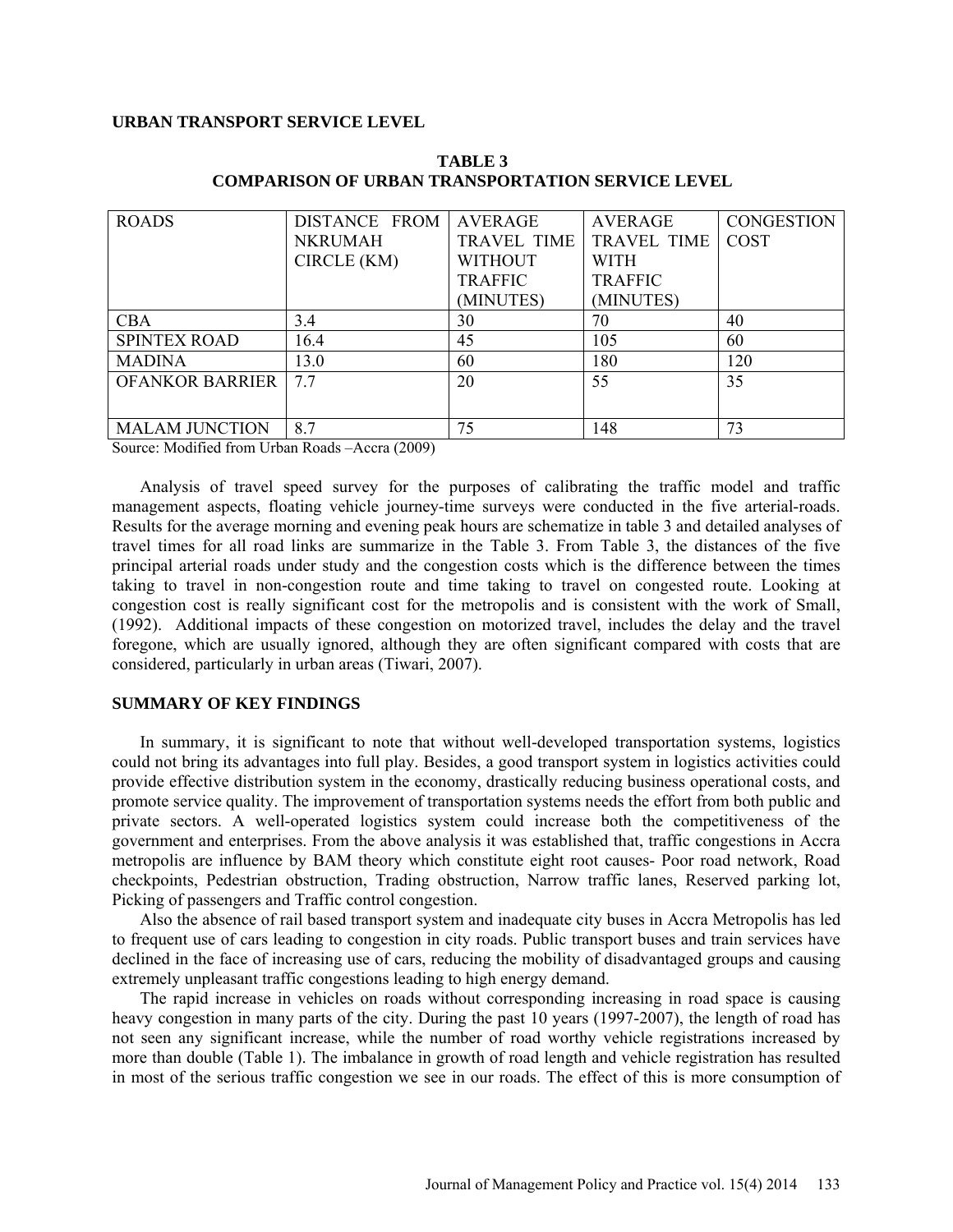fuel energy on our roads which also have a negative effect on the economy because of government subsidy.

The cost of oil dependency are essentially a huge cost to a national economy (specifically that of Ghana) of various features of the world oil market that cause problem to a nation relying heavily on oil imports. There is a considerable scope to improve the fuel efficiency of vehicle fleets, not mainly through technological changes but also to some extend through consumer choices among the number of vehicle in system, vehicles size and types, maintenance culture and the use of right fuel. As a result, we should not expect to see dramatic changes in modal shares or in the nature of transport system. Furthermore, this unresponsiveness suggests that it is costly to reduce energy use in transport, relative to other economic activities, and thus the efficient policies will probably not extract as much energy savings (in percentage terms) from transport as from other sectors.

# **CONCLUSION AND RECOMMENDATION**

Traffic congestion in the urban areas are one of the main logistics issues to be addressed by today's traffic management schemes. Congestion in the Accra Metropolis is translated into lost time, missed opportunities, lost worker productivity, distribution delay, and a general increased cost of energy in logistics activities. According to Baskar et al., (2009), constructing new roads could be one of the solutions for handling the traffic congestion problem, but it is often less feasible because of political and environmental concerns. An option would be to make more proficient use of the accessible infrastructure. Automation pooled with the rising market dissemination of on-line communication, routing and advanced driver support systems are some of the solution that will help us to achieve efficient logistics in urban areas.

Again, implementing these Automations in our transport systems will eventually result in intelligent vehicle highway systems (IVHS) that share out intelligence between roadside infrastructure and vehicles and in the longer term the most hopeful solutions to the traffic congestion problem found here in Ghana. Based on the extent to which the roadside and vehicle could work together (devoid of human driver involvement), we recommend the following different types of Automated Highway System (AHS) to be used on our roads to reduce the congestions as well as energy used to save cost in businesses and the nation as whole;

**Autonomous vehicle systems**: there should be a policy for all vehicles to be equipped with sensors and computers to operate without roadside infrastructure assistance and without coordination with neighboring vehicles.

**Cooperative vehicle systems**: Vehicles use sensors and wireless communication techniques to coordinate their maneuver's with neighboring vehicles without any roadside intervention.

**Infrastructure-supported systems**: Vehicles will communicate with each other and guidelines for decision making purposes are provided by the roadside infrastructure.

**Infrastructure-managed systems**: This will help vehicles indicate their desired actions such as lane changes, exits and entries to the roadside infrastructure. The roadside system then provides the instructions for inter-vehicle coordination of these maneuvers.

**Infrastructure-controlled systems**: This help the roadside infrastructure to takes entire control of the vehicle operations, monitors the traffic, and optimizes the vehicle operations in such a way that the network is utilized as well as possible.

**Decongestion**: It is a known fact that traffic is a function of land use. The implementation of a policy geared towards decongestion of the Central Business Area (CBA) through relocation of certain trading activities which attract considerable traffic will be a step in the right direction.

All these will enhance easily movement of transport and for that matter improve logistics activities in the Accra metropolis. Urban transportation efficiency is the key factor which determines the capacity of urban transportation systems and the balance between transportation demand and supply. The transportation input (i.e. construction of transportation facilities) cannot increase within a short period of time, but the demand of transportation is growing rapidly from the study. Therefore to improve the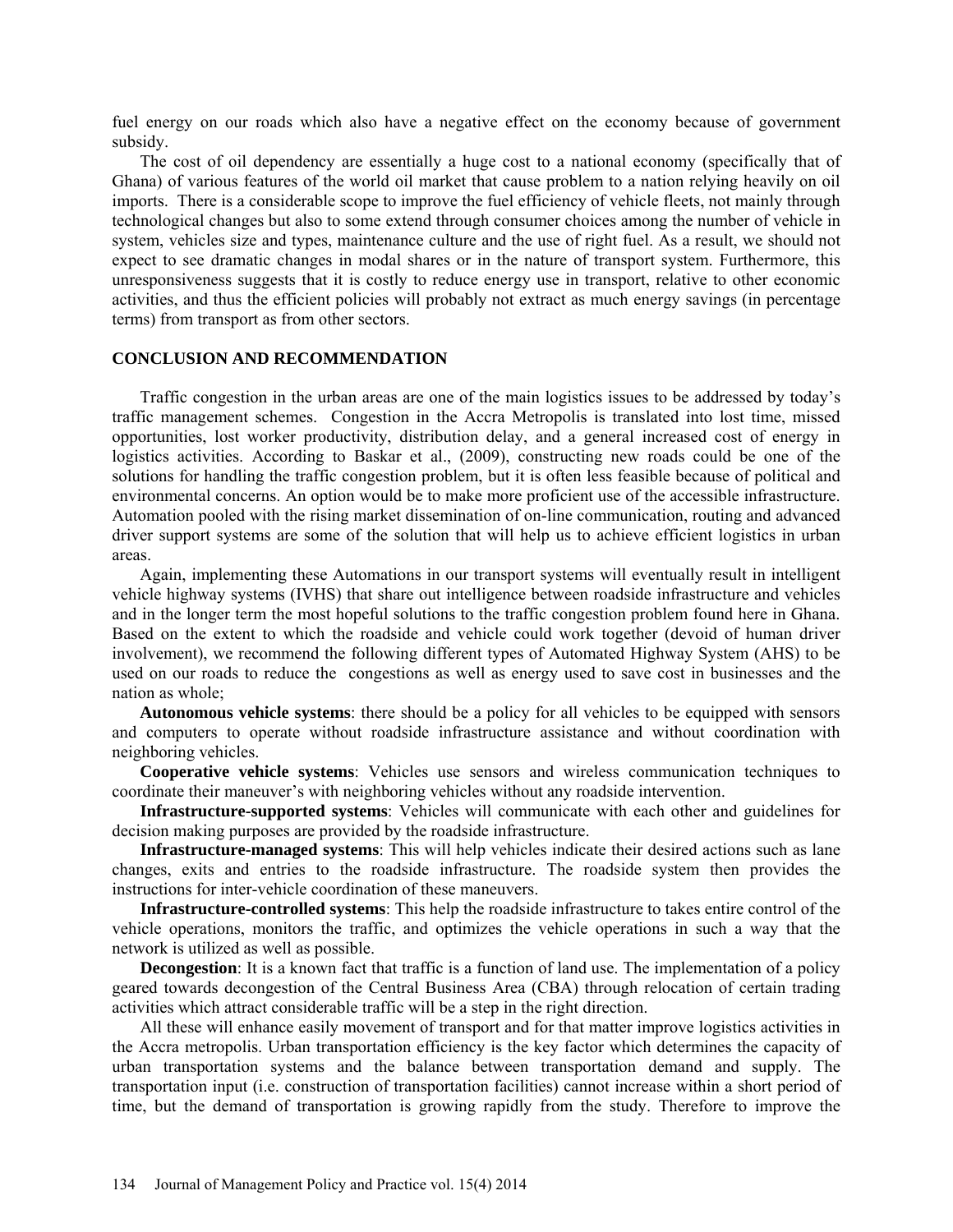efficiency of urban transportation systems is the best way to effectively utilize the existing inputs, enhance the capacity of the systems and relieve traffic congestion in the Accra Metropolis.

### **REFERENCES**

- Asia Pacific Energy Research Centre (2006). APEC Energy Demand and Supply Outlook 2006 Available at: [www.ieej.or.jp/aperc/2006pdf/Outlook2006/Whole\\_Report.pdf](http://www.ieej.or.jp/aperc/2006pdf/Outlook2006/Whole_Report.pdf)
- Baskar et al., (2009), Traffic control and intelligent vehicle highway systems: a survey. Published in IET Intelligent Transport Systems
- D'Este, G. (2000), Urban Freight Movement Modelling in "Handbook of Transport Modelling' eds.
- Fazio J, and Tiwari G (1995) Non-motorized-motorized traffic accidents and conflicts on Delhi streets. Transportation Research Record 1487, National Academy Press, pp. 68–74.
- Fowkes A.S., Firmin P.E., Tweddle G., Whiteing A.E., (2004), How highly does the freight transport industry value journey time reliability – and for what reason?", International Journal of Logistics Research and Applications, Vol. 7, No. 1, pp. 33-43.
- Ghana Statistical Service, Accra, (2007), Economy of Ghana.
- Golob, T.F. and Regan C. A. (2003),Traffic congestion and trucking managers, use of automated routing and scheduling, Transportation Research Part E, Vol.39, pp.61-78.
- Guy, B. (2002). The Cs of Congestion" Logistics and Transport Focus, Sept 2002.
- Hickman and Banister (2007), Transport and reduced energy consumption: What roles can urban planning play? [Online] Working paper no 1026, Transport Studies Unit, Oxford University Centre for the Environment. Available at: www. Tsu.ox.ac.uk/ [Accessed 16 July 2009].
- Kuipers, B. and Rozemeijer, S. (2006). Strategies by Shippers and Transport Companies in Response of Decreasing Reliability of Travel Times" TNO, Delft.
- Last A., (2008). Mid-Year gauge Stanbic Bank Infrastructure development to support growth, *Stanbic research economic paper*, June 2008. www. Modernghana.com [Accessed 20 July 2009].
- McKinnon, A.C. (1999). The effect of traffic congestion on the efficiency of logistical operations" *International Journal of Logistics: Research and Applications, Vol 2, No 2*.
- Mansell, G. (2004). UK road congestion is freight"s pressing issue" *Logistics and Transport Focus,* April 2004.
- Poolsawat, A., Na Ayutaya, K. S., & Pattara-Atikom, W. (2009). Impact of intelligent traffic information system on congestion saving in bangkok. Pp.153-156.
- Sankaran, J., Gore, A. and Coldwell, B. (2005). The impact of road traffic congesion on supply chains: insights from Auckland, New Zealand. *International Journal of Logistics: Research and Applications, Vol. 8, no. 2.*
- Small, K.A. (1992). Urban Transportation Economics. A volume in the series, *Fundamentals of Pure and Applied Economic*s, Regional and Urban Economics section. Chur, Switzerland: Harwood Academic Press.
- Taniguchi, E, Noritake, M., Yamada, T and Izumitani (1999) "Optimal size and location planning of public logistics terminals" *Transportation Research* E., Vol 35.
- Tiwari G. et al., (2007). Traffic planning for non-homogeneous traffic, sadhana, vol.32, part 4].
- Tseng Y and Yue L.W. (2005). The role of Transportation in Logistics chain, proceedings of the Eastern Asia Society for Transportation studies, [Internet] vol. 5, pp1657-1672.

Wikipedia (2007), Transport in Ghana.